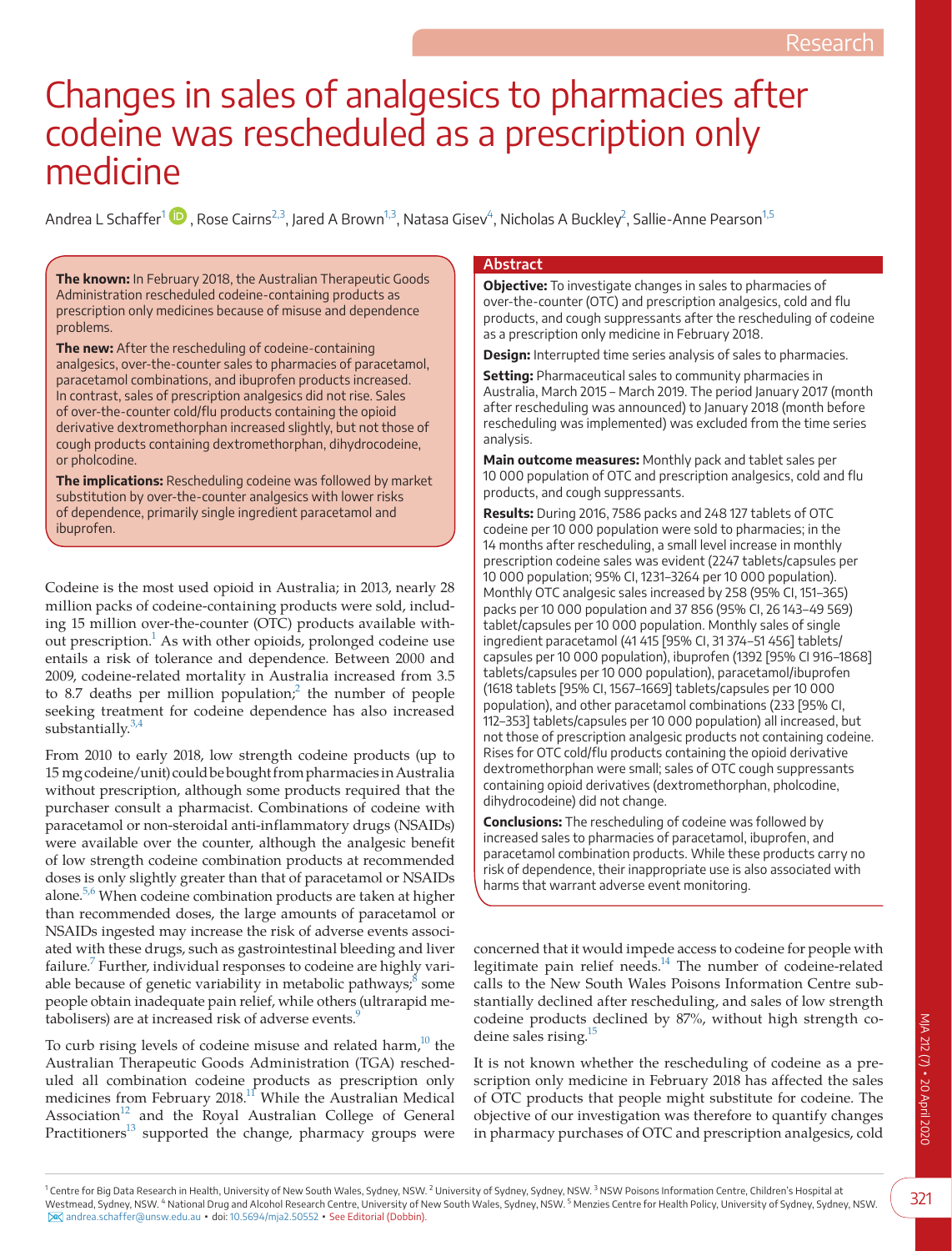and flu products, and cough suppressants after the rescheduling of codeine.

## **Methods**

#### **Data source**

To estimate total sales to community pharmacies of OTC and prescription analgesics, cold and flu products, and cough suppressants, with and without codeine, we analysed Australian pharmacy sales data for the period March 2015 – March 2019, provided by IQVIA [\(iqvia.com](https://www.iqvia.com)), a health information company that maintains a database of pharmaceutical manufacturer sales. The IQVIA data capture about 96% of all OTC and prescription pharmaceutical sales to pharmacies in Australia. We restricted our study to sales to community pharmacies, excluding sales to hospitals. Data for sales to community vendors other than pharmacies (eg, packs of 20 or fewer paracetamol tablets and 24 or fewer tablets of ibuprofen sold to supermarkets) were not available.

## **Rescheduling of codeine**

Codeine products are available for treating pain, alone and in combination with paracetamol, ibuprofen, doxylamine/ paracetamol, or aspirin; for treating cold and flu symptoms, in various combinations with an analgesic, antihistamine, decongestant, or cough suppressant; and as a linctus (syrup) for cough suppression. Before 1 February 2018, tablet and capsule formulations containing no more than 15 mg codeine phosphate could be purchased without prescription from pharmacies. Packs of tablets or capsules containing no more than 15 mg codeine phosphate and no more than 500 mg in total were classified as Schedule 3 (pharmacist only) medicines and required consultation with a pharmacist, while packs of cold and flu products containing no more than 10 mg codeine per tablet/capsule and no more than 360 mg in total were classified as Schedule 2 (pharmacy only) or Schedule 3 medicines. Combination analgesic products including 30 mg codeine are Schedule 4 (prescription only) medicines, while single ingredient codeine tablets and codeine linctus are Schedule 8 (controlled drug) medicines, with additional restrictions on their prescribing and dispensing [\(Supporting Information](#page-6-13), table 1). On 20 December 2016, the TGA announced that OTC codeine products would be rescheduled as Schedule 4 medicines from 1 February 2018; OTC products containing opioid derivatives (pholcodine, dextromethorphan, dihydrocodeine) were not rescheduled.

## **Other medicines of interest**

We included all OTC and prescription analgesics, analgesiccontaining products for the treatment of cold and flu symptoms, and cough suppressants. We defined OTC medicines as including those classified as Schedule 2 or 3 medicines and unscheduled medicines available for purchase without prescription. Veterans, people in palliative care, and Aboriginal and Torres Strait Islander Australians can receive selected OTC medicines through the Pharmaceutical Benefits Scheme (PBS) or Repatriation Schedule of Pharmaceutical Benefits. For the general population, some formulations of paracetamol could also be obtained through the PBS prior to 2016; however, paracetamol was among the OTC products delisted by the PBS in January 2016.<sup>16</sup> For our analysis of analgesics, we only included tablet and capsule formulations (excluding, for example, transdermal patches, oral solutions, injections). Most non-tablet/capsule OTC analgesic products were oral solutions for children, while most non-tablet/capsule prescription analgesic products were transdermal patches for severe chronic pain; neither type is likely to be substituted for OTC codeine products. Data on topical anti-inflammatory agents (eg, diclofenac gel) were not available. For our analysis of cold and flu and cough products, we included tablets, capsules, liquids, and syrups, but excluded lozenges and powders.

We included the following non-codeine-containing OTC analgesics: paracetamol, alone or in combination with ibuprofen, diphenhydramine, caffeine, or metoclopramide; ibuprofen; aspirin; diclofenac; naproxen; and mefenamic acid. We also explored changes in sales of prescription analgesics: NSAIDs, antimigraine medicines (but not preventives), gabapentinoids (pregabalin, gabapentin) for neuropathic pain, tramadol, and strong opioids (eg, oxycodone, morphine, tapentadol). Apart from codeine, tramadol is the only Schedule 4 opioid and is a logical substitute for codeine; we analysed it separately from the Schedule 8 opioids. Data on opioids used for treating opioid dependence (eg, methadone, buprenorphine, buprenorphine/naloxone) were not available ([Supporting Information,](#page-6-13) table 2).

We also included all analgesic-containing OTC products used to treat cold and flu symptoms, including combinations of analgesics, antihistamines, decongestants, cough suppressants, and expectorants ([Supporting Information,](#page-6-13) table 3). Data on cold and flu products not including an analgesic (eg, pure decongestants) were not available. We also included OTC cough suppressants, which are primarily supplied as liquids or syrups and typically contain dextromethorphan or pholcodine, either alone or in combination with a mucolytic, antihistamine, expectorant, or decongestant. Dihydrocodeine (Schedule 3) is sold over the counter as a single ingredient cough suppressant. Misuse of the opioid derivatives dextromethorphan and dihydrocodeine has been reported.<sup>7,17</sup> There were no codeine-containing OTC cough suppressants, but single ingredient codeine linctus is available on prescription.

## **Statistical analysis**

To quantify changes in analgesic sales, we summed the total sales to pharmacies per month, by OTC or prescription status and specific medicine, and calculated sales per 10 000 population, based on Australian Bureau of Statistics mid-year populations.<sup>18</sup> We measured codeine sales in numbers of packs, tablets/ capsules, and kilograms per 10 000 population. For comparing different medicines, we chose tablets/capsules as the primary unit of analysis because pack sizes differ (eg, codeine/paracetamol is primarily supplied in packs of 20 or 30, while single ingredient paracetamol is chiefly supplied by pharmacies in packs of 96 or 100). For our analysis of all OTC analgesics, we also summed the total number of packs per month. For cold and flu and cough products, we summed the total number of packs, as non-tablet/capsule formulations were common. We compared sales of analgesic, cold and flu, and cough products in the 12 months prior to the rescheduling announcement, and 12 months after the rescheduling.

We used interrupted time series analysis to quantify changes in monthly sales to pharmacies after rescheduling in February 2018. To account for autocorrelation, we used an autoregressive model; that is, a model in which the outcome values are regressed on previous values in the series. To control for seasonality, we used two different approaches: for analgesic sales, we included dummy variables for the months of the year; for cold and flu products and cough suppressants, with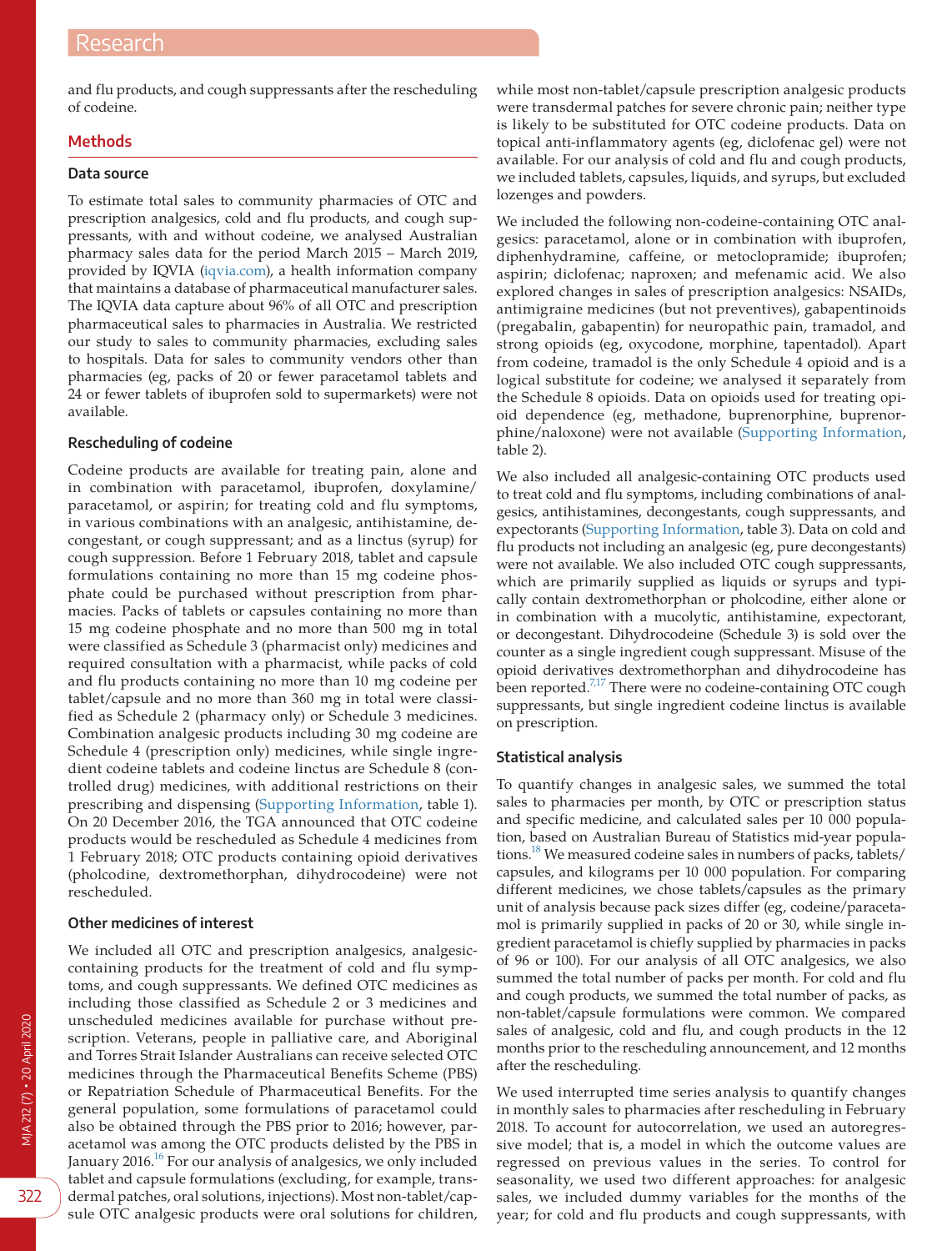#### <span id="page-2-0"></span>**1 Sales to pharmacies of over-the-counter and prescription analgesics before and after rescheduling of codeine as a prescription only medicine**

|                                    | Sales, per 10 000 population                   |                             |                  |                               |                                |              |  |  |
|------------------------------------|------------------------------------------------|-----------------------------|------------------|-------------------------------|--------------------------------|--------------|--|--|
| Analgesic products                 | 12 months preceding rescheduling announcement* |                             |                  | 12 months after rescheduling* |                                |              |  |  |
|                                    | Packs                                          | <b>Tablets and capsules</b> | <b>Kilograms</b> | Packs                         | <b>Tablets and</b><br>capsules | Kilograms    |  |  |
| Over-the-counter medicines         | 24 2 8 5                                       | 1396 650                    | <b>NC</b>        | 19 576                        | 1291277                        | <b>NC</b>    |  |  |
| Non-codeine analgesics             | 16 699 (68.8%)                                 | 1147 523 (82.2%)            | <b>NC</b>        | 19 576 (100%)                 | 1291277 (100%)                 | <b>NC</b>    |  |  |
| Codeine-containing analgesics      | 7586 (31.2%)                                   | 248 127 (17.8%)             | 3050             | 0                             | $\mathbf 0$                    | 0            |  |  |
| Codeine/paracetamol                | 3601 (14.8%)                                   | 125 573 (9.0%)              | 1603             | 0                             | $\Omega$                       | $\mathbf 0$  |  |  |
| Codeine/ibuprofen                  | 2497 (10.3%)                                   | 73 541 (5.3%)               | 486              | 0                             | $\Omega$                       | $\mathbf 0$  |  |  |
| Codeine/doxylamine/<br>paracetamol | 1401 (5.8%)                                    | 47 551 (3.4%)               | 941              | 0                             | $\Omega$                       | $\Omega$     |  |  |
| Codeine/aspirin                    | 87 (0.4%)                                      | 2462 (0.2%)                 | 20               | $\overline{0}$                | $\overline{0}$                 | $\mathbf 0$  |  |  |
| <b>Prescription medicines</b>      | 5302                                           | 106 621                     | 3199             | 6949                          | 147 821                        | 3575         |  |  |
| Codeine/paracetamol                | 5060 (95.4%)                                   | 101 412 (95.1%)             | 3042 (95.1%)     | 6007 (86.4%)                  | 124 867 (84.5%)                | 3219 (90.0%) |  |  |
| Codeine/doxylamine/<br>paracetamol | 161 (3.0%)                                     | 3225 (3.0%)                 | 97 (3.0%)        | 572 (8.2%)                    | 12 434 (8.4%)                  | 201 (5.6%)   |  |  |
| Codeine                            | 81 (1.5%)                                      | 1984 (1.9%)                 | 60 (1.9%)        | 90 (1.3%)                     | 2072 (1.4%)                    | 58 (1.6%)    |  |  |
| Codeine/ibuprofen                  | $\mathbf 0$                                    | $\mathbf 0$                 | $\mathbf 0$      | 261 (3.8%)                    | 7701 (5.2%)                    | 91 (2.5%)    |  |  |
| Codeine/aspirin                    | 0                                              | $\mathbf 0$                 | $\mathbf 0$      | 19 (0.3%)                     | 747 (0.5%)                     | $6(0.2\%)$   |  |  |

NC = not calculated, because not comparable for different over-the-counter analgesics. \* Rescheduling announced: 20 December 2016; rescheduling effective: 1 February 2018. ◆

undulating sales patterns (higher in winter, lower in summer), we included Fourier terms. As sales patterns changed in anticipation of rescheduling, $15$  we excluded the period between the TGA announcement and rescheduling (January 2017 – January 2018) from the time series analysis[.19](#page-6-16) We compared sales after rescheduling with expected sales had the trend prior to the announcement continued, and estimated the pre-announcement (baseline) monthly gradient (slope) in sales data, the level shift in sales numbers after rescheduling (ie, difference between observed and predicted values based on pre-announcement trend), and the change in slope after rescheduling. A level shift indicates an immediate and sustained change in sales, while a change in slope reflects a gradual change [\(Supporting](#page-6-13) [Information](#page-6-13), supplementary methods). All analyses were performed in SAS 9.4 and R 3.3.1.

## **Ethics approval**

Ethics approval was not required for our analysis of population-level (non-identifiable) data.

## **Results**

Sales of analgesic-containing pharmaceuticals to community pharmacies accounted for 92% of sales volume in this category (511 157 947 units; IQVIA data), excluding sales to hospitals. Of sales to com-

munity pharmacies, 86% of OTC analgesics (227 153 335 units) and 91% of prescription analgesics (179 032 423 units) were in the form of tablets or capsules. During 1 January – 31 December

#### <span id="page-2-1"></span>**2 Sales to pharmacies of cold and flu products and cough suppressants before and after after rescheduling of codeine as a prescription only medicine**

|                                     | Sales, packs per 10 000 population                  |                                    |  |  |
|-------------------------------------|-----------------------------------------------------|------------------------------------|--|--|
|                                     | 12 months preceding<br>rescheduling<br>announcement | 12 months<br>after<br>rescheduling |  |  |
| Over-the-counter cold/flu products  |                                                     |                                    |  |  |
| All                                 | 3630                                                | 2768                               |  |  |
| Codeine-containing                  | 2531 (69.7%)                                        | $\Omega$                           |  |  |
| Dextromethorphan-containing*        | 390 (10.8%)                                         | 546 (19.7%)                        |  |  |
| Other                               | 709 (19.5%)                                         | 2222 (80.3%)                       |  |  |
| Over-the-counter cough suppressants |                                                     |                                    |  |  |
| All                                 | 1134                                                | 1134                               |  |  |
| Pholcodine-containing               | 597 (52.7%)                                         | 599 (52.8%)                        |  |  |
| Dextromethorphan-containing         | 299 (26.4%)                                         | 266 (23.5%)                        |  |  |
| Dihydrocodeine                      | 238 (20.9%)                                         | 267 (23.5%)                        |  |  |
| Other                               | $1(0.1\%)$                                          | $3(0.2\%)$                         |  |  |
| Prescription cough suppressants     |                                                     |                                    |  |  |
| Codeine linctus                     | 39                                                  | 36                                 |  |  |

 $^*$  Products containing both codeine and dextromethorphan are included under "codeine-containing".  $\blacklozenge$ 

2016, 24 285 packs and 1 396 650 tablets/capsules of OTC analgesics were sold per 10 000 population, 3630 packs of OTC cold/flu medicines per 10 000 population, and 1134 packs of OTC cough suppressant sales per 10 000 population. Codeine-containing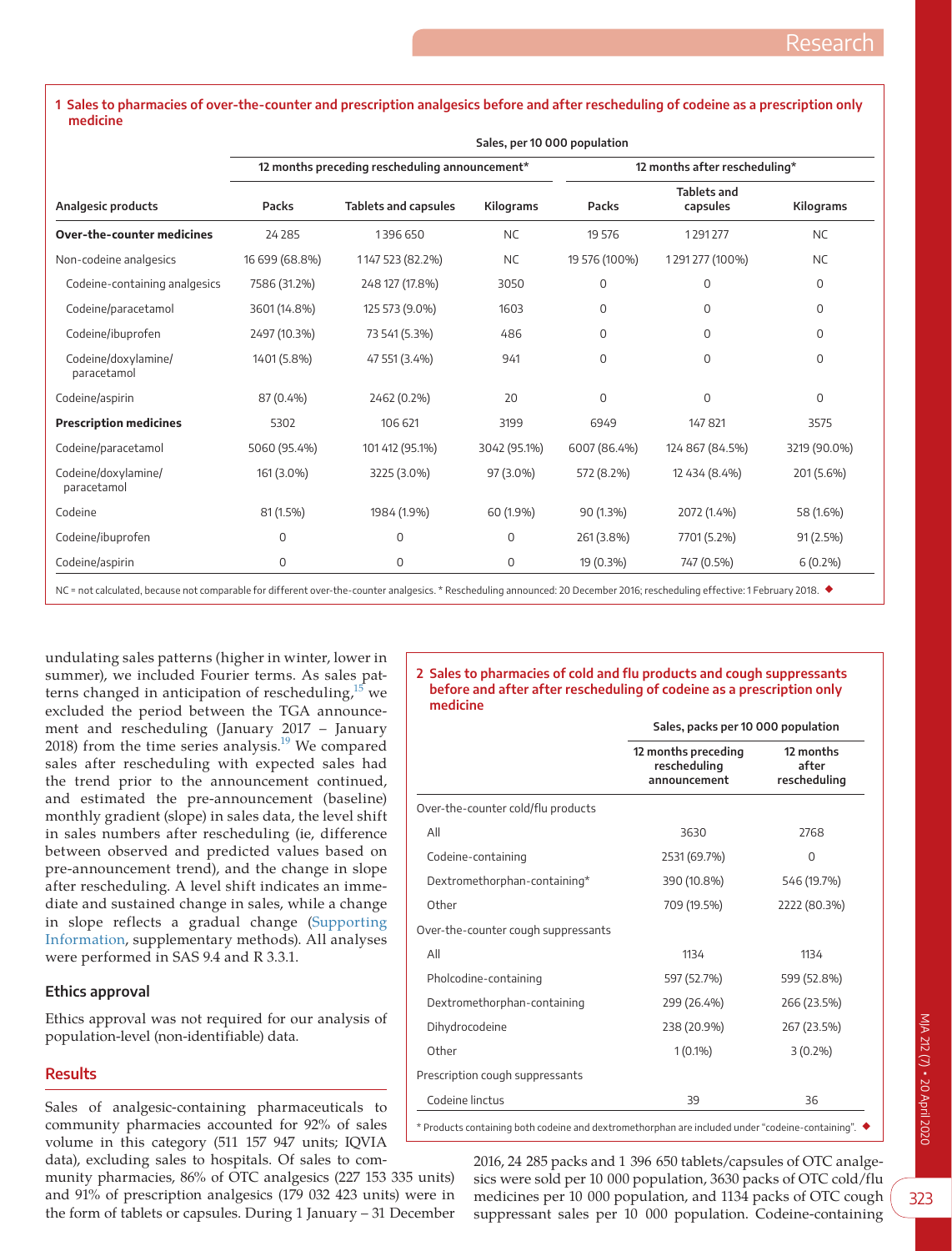<span id="page-3-0"></span>

Shaded area: period between announcement (20 December 2016) and implementation (1 February 2018) of rescheduling of codeine-containing products. Symbols: monthly values; solid line: fitted straight line trend; dashed line: continuation of preannouncement trend into period between announcement and implementation of rescheduling. The high rate of analgesic sales at the end of 2015 may reflect stockpiling of Pharmaceutical Benefits Scheme-subsidised paracetamol before its delisting in January 2016 for the general population. ◆

products comprised 31.2% of all OTC analgesic pack sales and 17.8% of analgesic tablet/capsule sales, and 69.7% of OTC cold/flu product pack sales ([Box](#page-2-0)  [1,](#page-2-0) [Box 2](#page-2-1)).

Prior to the announcement, OTC analgesic sales were declining by 1457 tablets per 10 000 population per month (95% confidence interval [CI], 1211–1703 per 10 000 population per month). A level shift in monthly sales was evident during the first 14 months after rescheduling: 37 856 more tablets per 10 000 population (95% CI, 26 143–49 569 per 10 000 population) were sold than predicted had the preannouncement movement in sales continued. Monthly pack sales also increased after rescheduling, by 258 packs per 10 000 population (95% CI, 151–365 per 10 000 population). No changes in slope were associated with rescheduling [\(Box 3,](#page-3-0) [Box 4\)](#page-3-1).

## **Sales of codeine-containing analgesic products**

During 2016, 7586 packs, 248 127 tablets/capsules, and 3050 kilograms per 10 000 population of OTC codeinecontaining analgesic products were sold to pharmacies, as were 5302 packs, 106 621 tablets/capsules, and 3199 kilograms per 10 000 population of prescription codeine-containing

## <span id="page-3-1"></span>**4 Monthly sales to pharmacies of over-the-counter and prescription analgesic products (tablets and capsules), 2015–2019: autoregressive error model, adjusted for seasonality**

|                                             | Slope (95% CI), tablets/capsules per 10 000 population per month | Level shift* after rescheduling       |                                                     |  |
|---------------------------------------------|------------------------------------------------------------------|---------------------------------------|-----------------------------------------------------|--|
|                                             | Before announcement                                              | Change after rescheduling<br>(95% CI) | (95% CI), tablets/capsules per<br>10 000 population |  |
| Prescription codeine products               |                                                                  |                                       |                                                     |  |
| Tablets/capsules                            | 12 (-20 to 44)                                                   | $-15$ ( $-87$ to 57)                  | 2247 (1231 to 3264)                                 |  |
| Packs                                       | $1(-1 to 2)$                                                     | $-1$ ( $-5$ to 2)                     | 84 (34 to 134)                                      |  |
| Kilograms                                   | $0$ (-1 to 1)                                                    | $-1$ ( $-3$ to 1)                     | 23 (-7 to 53)                                       |  |
| Over-the-counter analgesics                 |                                                                  |                                       |                                                     |  |
| All                                         | $-1457$ ( $-1703$ to $-1211$ )                                   | $-1229$ ( $-2496$ to 37)              | 37 856 (26 143 to 49 569)                           |  |
| Paracetamol                                 | $-1209$ ( $-1485$ to $-933$ )                                    | $-287$ ( $-1065$ to 491)              | 41 415 (31 374 to 51 456)                           |  |
| Ibuprofen                                   | 13 (-3 to 29)                                                    | 55 (10 to 100)                        | 1427 (900 to 1954)                                  |  |
| Paracetamol/ibuprofen                       | 7(4 to 9)                                                        | $-37$ ( $-41$ to $-32$ )              | 1618 (1567 to 1669)                                 |  |
| Other paracetamol combinations <sup>T</sup> | $-1$ ( $-5$ to 3)                                                | 18 (9 to 26)                          | 233 (112 to 353)                                    |  |
| Diclofenac                                  | 8 (2 to 14)                                                      | 22 (7 to 37)                          | 34 (-173 to 240)                                    |  |
| Aspirin                                     | $-7$ ( $-10$ to $-4$ )                                           | $-11$ ( $-19$ to $-4$ )               | 138 (35 to 241)                                     |  |
| Prescription analgesics                     |                                                                  |                                       |                                                     |  |
| Tramadol                                    | $-2 (-4 to 0)$                                                   | $-1$ ( $-7$ to 6)                     | $-118$ ( $-186$ to $-51$ )                          |  |
| Strong opioids                              | 30 (28 to 33)                                                    | $-34$ ( $-41$ to $-26$ )              | $-347$ ( $-432$ to $-262$ )                         |  |
| <b>NSAIDs</b>                               | $-17$ ( $-23$ to $-12$ )                                         | 12 (-6 to 30)                         | 184 (-22 to 390)                                    |  |
| Antimigraine medicines                      | 1(1 to 2)                                                        | 0(0 to 1)                             | $-1$ ( $-10$ to 9)                                  |  |
| Gabapentinoids                              | 823 (65 to 102)                                                  | $-76$ ( $-116$ to $-36$ )             | $-803$ ( $-1374$ to $-231$ )                        |  |

CI = confidence interval; NSAIDs = non-steroidal anti-inflammatory drugs. \* The difference between the observed sales value and that expected were the pre-announcement trend in sales maintained. † Including paracetamol/caffeine, paracetamol/diphenhydramine, paracetamol/metoclopramide. ◆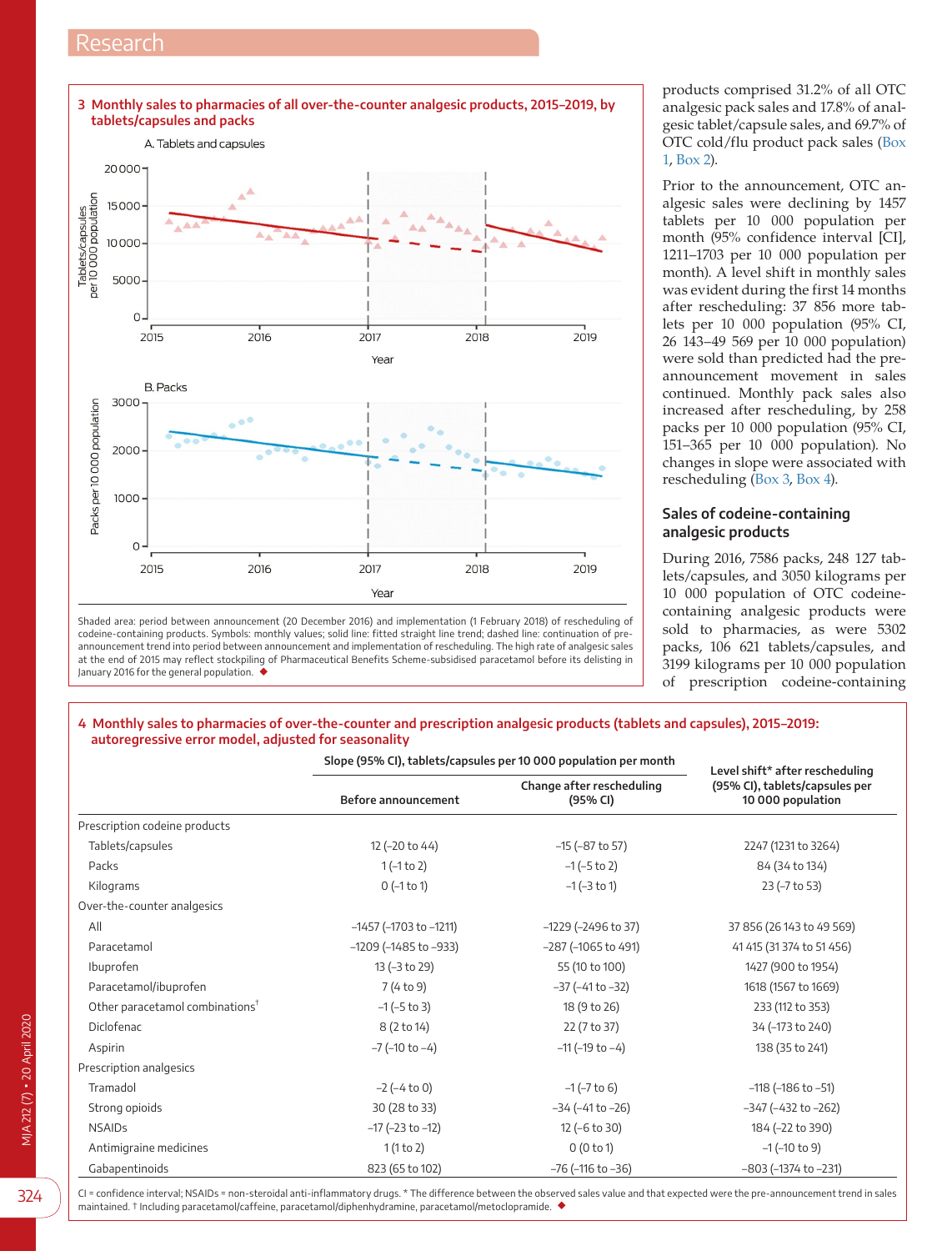<span id="page-4-0"></span>

67.0% of tablets/capsules of OTC analgesic products; [Supporting](#page-6-13)  [Information](#page-6-13), table 4). In the year after rescheduling, the market share of paracetamol increased to 60.1% of packs and 79.2% of tablets/capsule sales; ibuprofen (18.1% of packs, 12.9% of tablets/ capsules) and paracetamol/ibuprofen (8.3% of packs, 2.2% of tablets/capsules) were the next most frequently sold products. The greatest level increase in monthly sales after rescheduling was for single ingredient paracetamol (increase of 41 415 tablets per 10 000 population; 95% CI, 31 374–51 456 per 10 000 population), with no change in slope [\(Box 4](#page-3-1), [Box 6](#page-5-0)). Level shifts were also evident for ibuprofen, aspirin, and paracetamol combinations (most frequently sold: paracetamol/ibuprofen), but not for any prescription analgesics, including tramadol and strong opioids; there was a slight increase in slope but no level shift for diclofenac sales [\(Box 4;](#page-3-1) [Supporting Information,](#page-6-13) figure 1).

## **Cold and flu products and cough suppressants**

During 2016, 3630 OTC cold and flu product packs were sold per 10 000 population, of which 2531 packs (69.7%) were codeinecontaining products ([Box 2](#page-2-1)). During the year after rescheduling, sales of OTC cold and flu products not including codeine increased by 146.4 packs per 10 000 population (95% CI, 128.0– 164.8 per 10 000 population; [Supporting Information,](#page-6-13) table 5). While dextromethorphan-containing cold and flu product sales increased (by 22.6 packs per 10 000 population; 95% CI, 15.2–30.1 per 10 000 population), the increase for cold and flu products not including dextromethorphan was greater (123.5 packs per 10 000 population; 95% CI, 112.9–134.0 per 10 000 population; [Supporting](#page-6-13)  [Information,](#page-6-13) table 5 and figure 2). Sales to pharmacies of OTC cough suppressants, including those containing opioid derivatives (dextromethorphan, dihydrocodeine, pholcodine), did not change [\(Supporting Information](#page-6-13), table 6 and figure 3).

## **Discussion**

In the first year after codeine-containing products were rescheduled as prescription only medicines, sales to pharmacies of OTC non-opioid analgesics increased. In contrast, prescription codeine sales increased only slightly. Sales of OTC cold and flu products including the opioid derivative dextromethorphan increased slightly, while sales of OTC cough suppressants containing opioid derivatives did not increase at all. The largest increases in sales were for paracetamol, alone or in combination with ibuprofen. The analgesic effect of the combination of paracetamol and ibuprofen is comparable with that of codeine combined with paracetamol or ibuprofen.<sup>[5,6](#page-6-3)</sup> The large relative increase in sales of combination paracetamol/ibuprofen products may be linked with increased marketing after the rescheduling of codeine, as well as with the convenience of their OTC availability in pharmacies. Growing awareness of the harms of opioid overprescribing may partly explain why sales of prescription products including opioids other than codeine did not increase.

Paracetamol is typically sold in larger pack sizes (96 or 100 tablets in pharmacies) than codeine, which explains the large increase in overall analgesic tablet sales after rescheduling. While paracetamol is not associated with dependence, excessive use can lead to serious adverse events, including liver failure. Sales of ibuprofen and ibuprofen-containing products also increased. NSAIDs can cause gastrointestinal problems or renal impairment, especially if used in combination with other commonly prescribed medicines, particularly diuretic and antihypertensive agents that affect the

February 2018) of rescheduling of codeine-containing products. Symbols: monthly values; solid line: fitted straight line trend; dashed line: continuation of pre-announcement trend into period between announcement and implementation of rescheduling.

analgesics. The most frequently sold codeine product was codeine/paracetamol (51% of OTC, 95% of prescription codeinecontaining analgesic tablets/capsules) ([Box 1\)](#page-2-0). Following the rescheduling announcement, OTC codeine sales increased, with sales in August 2017 nearly twice the predicted values ([Box 5\)](#page-4-0).

After rescheduling, small shifts in the levels of monthly sales of prescription codeine products (tablets/capsules: increase of 2247 tablets per 10 000 population; 95% CI, 1231–3264 per 10 000 pop-

ulation; packs: increase of 84 packs; 95% CI, 34–134 per 10 000 population) were noted, but there was no significant change in the number of kilograms sold (increase of 23 kg per 10 000 population; 95% CI, –7 to 53 kg per 10 000 population). No changes in slope were associated with rescheduling  $(Box 4)$  $(Box 4)$ . The increase in volume of prescription analgesic sales was lower than the volume of eliminated OTC codeine sales ([Box 1\)](#page-2-0).

# **Sales of analgesic products not containing codeine**

During 2016, 16 699 packs and 1 147 523 tablets per 10 000 population of OTC analgesic products not including codeine were sold to pharmacies [\(Box 1](#page-2-0)). Single ingredient paracetamol was the most frequently sold analgesic during 2016. (44.9% of packs,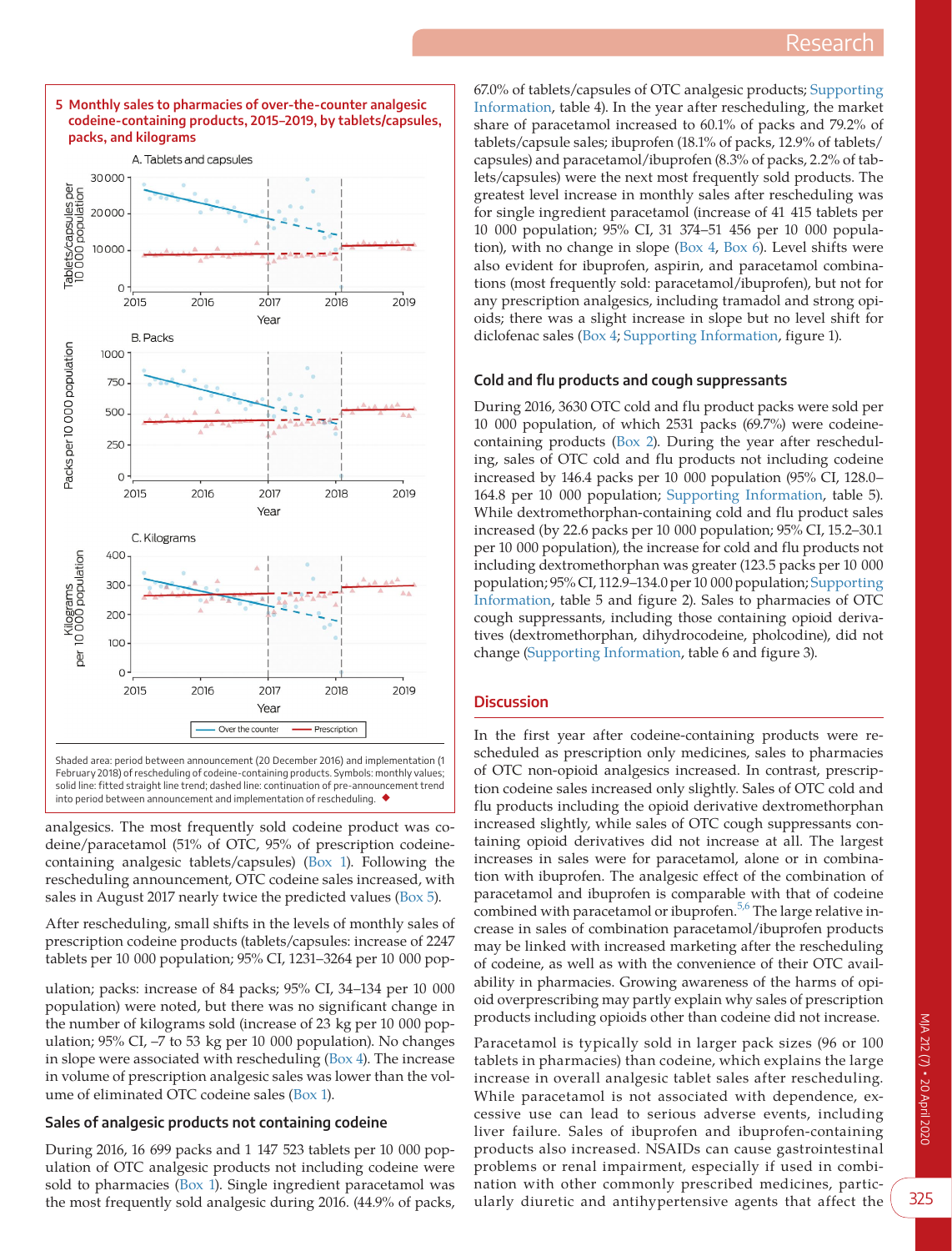<span id="page-5-0"></span>

Shaded area: period between announcement (20 December 2016) and implementation (1 February 2018) of rescheduling of codeine-containing products. Symbols: monthly values; solid line: fitted straight line trend; dashed line: continuation of pre-announcement trend into period between announcement and implementation of rescheduling. The increase in paracetamol/ ibuprofen sales in mid-2016 was associated with the introduction of new products. The high rate of analgesic sales at the end of 2015 may reflect stockpiling of Pharmaceutical Benefits Scheme-subsidised paracetamol before its delisting for the general population in January 2016. ◆

renin–angiotensin system. $^{20,21}$  Prior to the rescheduling of codeine, rates of paracetamol overdose-related hospital ad-missions and liver injury had been increasing in Australia,<sup>[22](#page-6-18)</sup> and paracetamol- and NSAID-related adverse events should be monitored.

Contrary to expectations, the increase in sales to pharmacies of prescribed codeine-containing products after rescheduling was modest. We have previously reported that sales of prescription only, low strength preparations (maximum 15 mg codeine) increased but not those of higher strength preparations,<sup>15</sup> suggesting that codeine use had partly been driven by the conveniently easy access of low strength preparations. Further, concern had been expressed that people might switch to other OTC products with potential for misuse, but sales of OTC products that include opioid derivatives (dextromethorphan, dihydrocodeine) did not markedly rise after the rescheduling of codeine. We have also reported that calls to Poisons Information Centres regarding these products had not increased.<sup>15</sup>

The large increase in OTC codeine sales to pharmacies between the rescheduling announcement in December 2016 and its implementation in February 2018 is consistent with reports of stockpiling, $2<sup>3</sup>$  which may have been influenced by consumer fears about increased costs and difficulties in managing pain after the rescheduling.<sup>24</sup> However, codeine is not regarded as appropriate for treating chronic pain; an anticipated outcome of rescheduling was that increased interactions with health practitioners would improve pain management, as well as reduce the risks of drug dependence.<sup>11</sup> It is unclear whether rescheduling alone is sufficient to achieve these aims; complementary strategies, including greater funding for chronic pain management and dependence treatment programs, will be critical to improving health outcomes.

## **Limitations**

While data on pharmaceutical sales to pharmacies are the best available for assessing OTC product sales in Australia, they are nonetheless limited in scope. These data do not measure sales